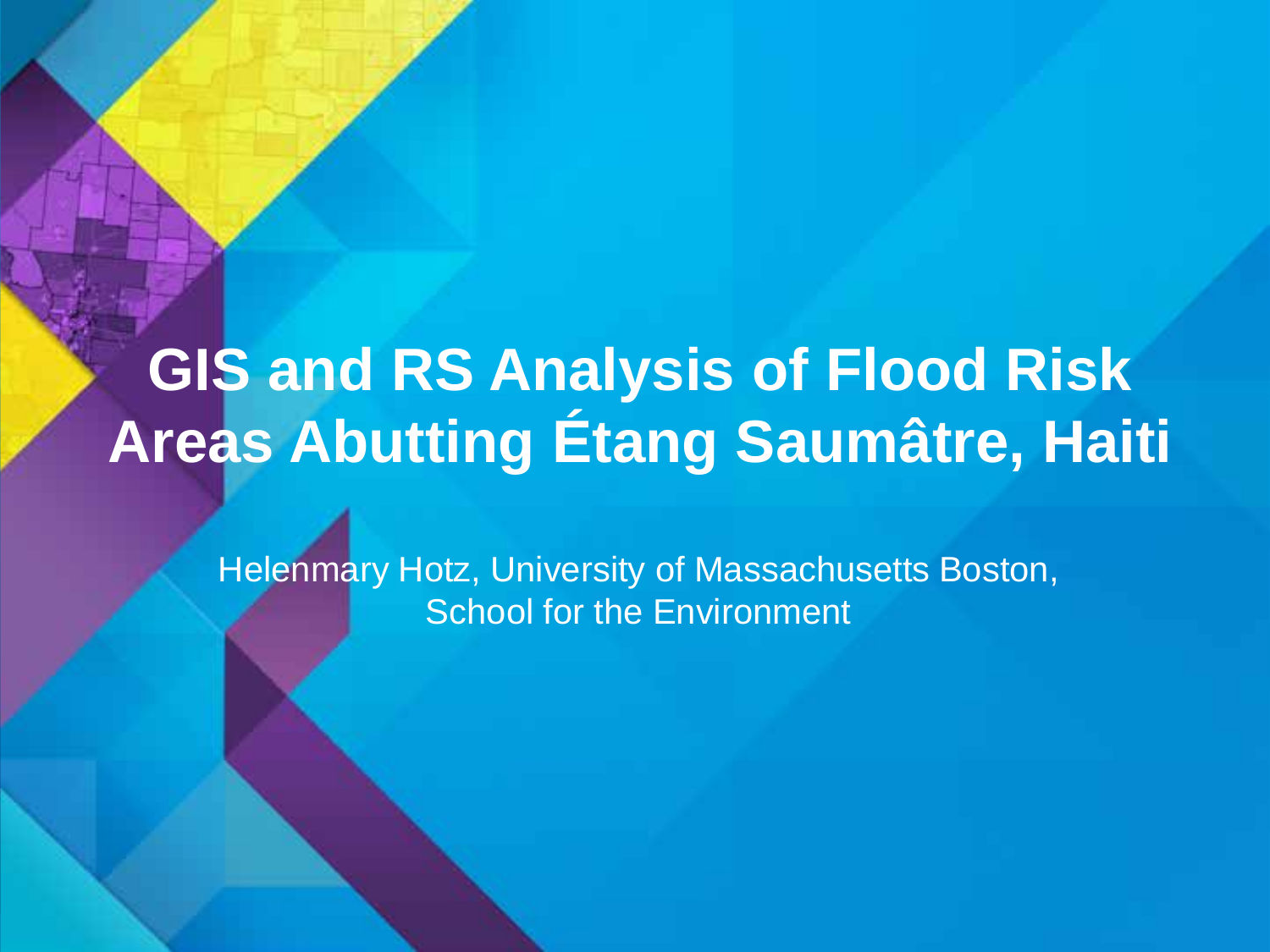### **Background**



- **Haiti, located on the Caribbean island of Hispaniola, is the poorest country in the western hemisphere and the second poorest in the world.**
- **Haiti is affected by global drivers of natural and anthropogenic origins.**
- **Since 2004, increased incidence and intensity of tropical storms has resulted in a 20.6% lake level rise of Étang Saumâtre, Haiti's largest lake.**
	- **Landsat imagery and topography are analyzed to assess lake expansion and to locate areas most at risk for flooding.**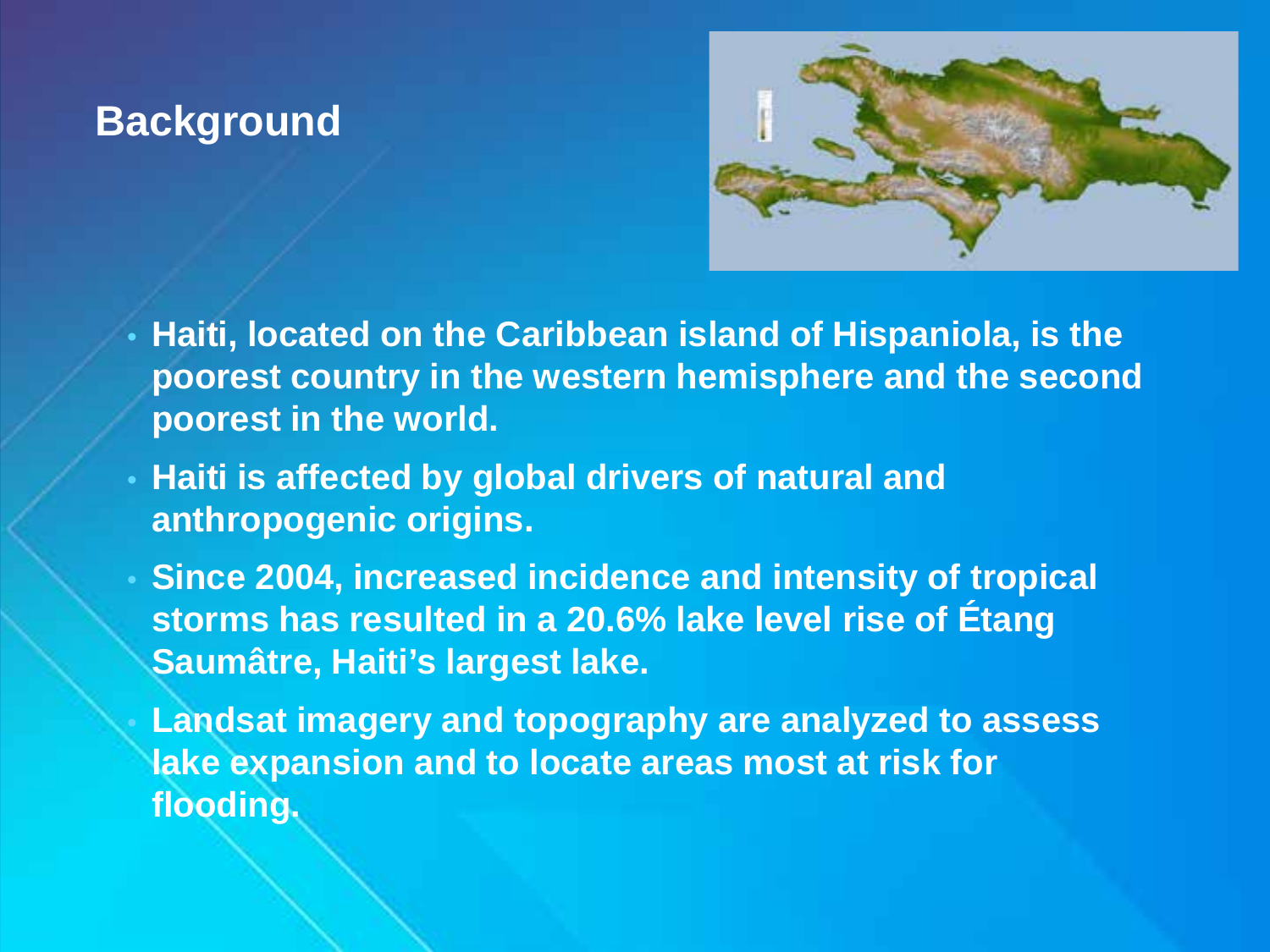#### **Region of Study**

- **Latitude 18**° **39' 30", 18**° **28' 40"; longitude 72**° **4' 0", 71**°**53' 0"**
- **The lake is ~ 26 km long and ~10 km wide with an area of 140 km2**



• **Topography consists of mountainous terrain to north and south** 

- **Located in Hispaniola Rift Valley - an east/west trending depression**
- **West of and intersecting border with te Dominican Republic**
- **Uplifted marine strata - limestone bedrock and weathered basalt**
- **2010 earthquake - east/west movement along the fault of 30 cm**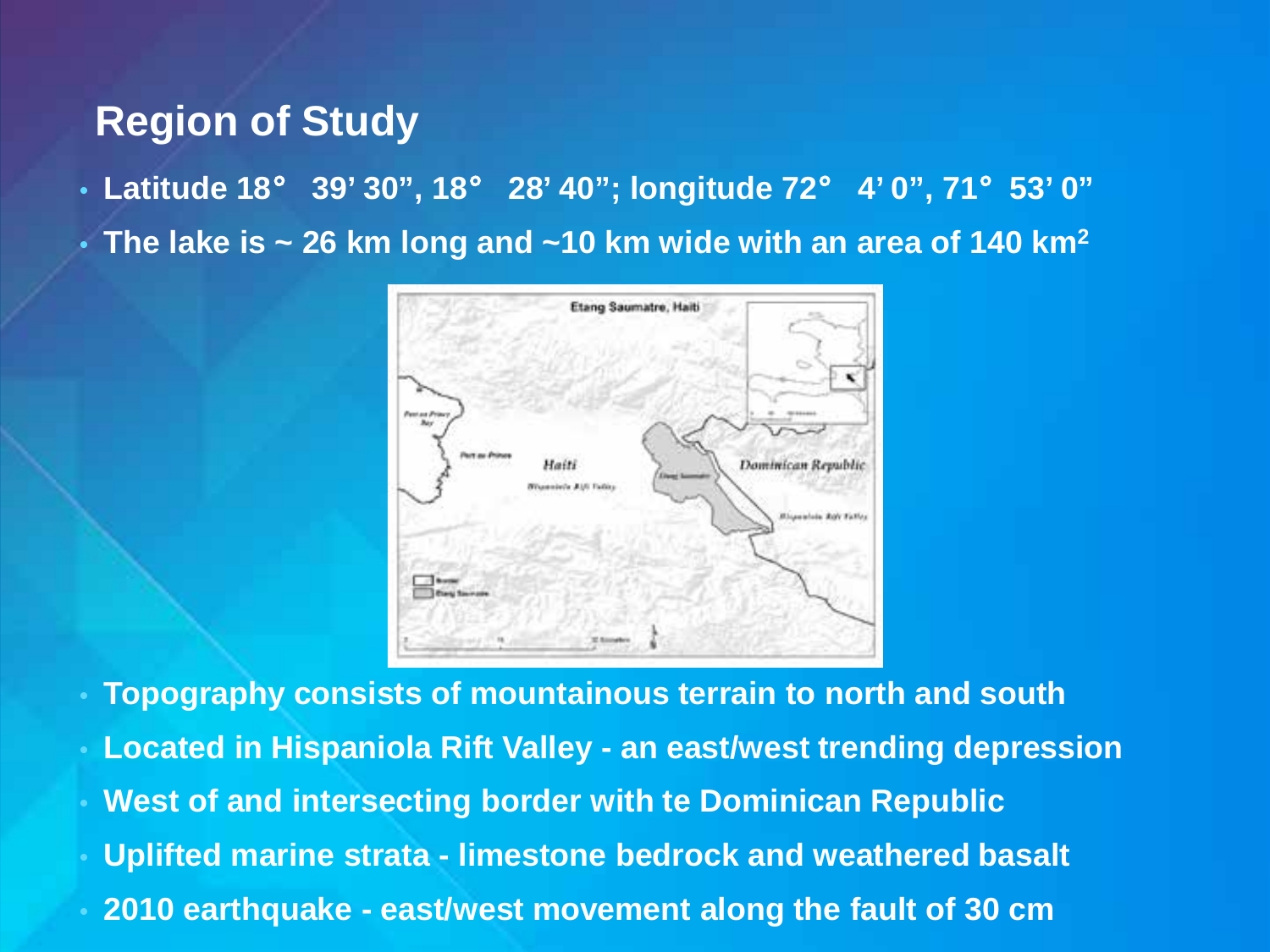

- **Arid micro climate in Rift Valley**
- **Burn wood for fuel**
- **Sand and gravel mining**
- **Ill- defined and insecure property rights**

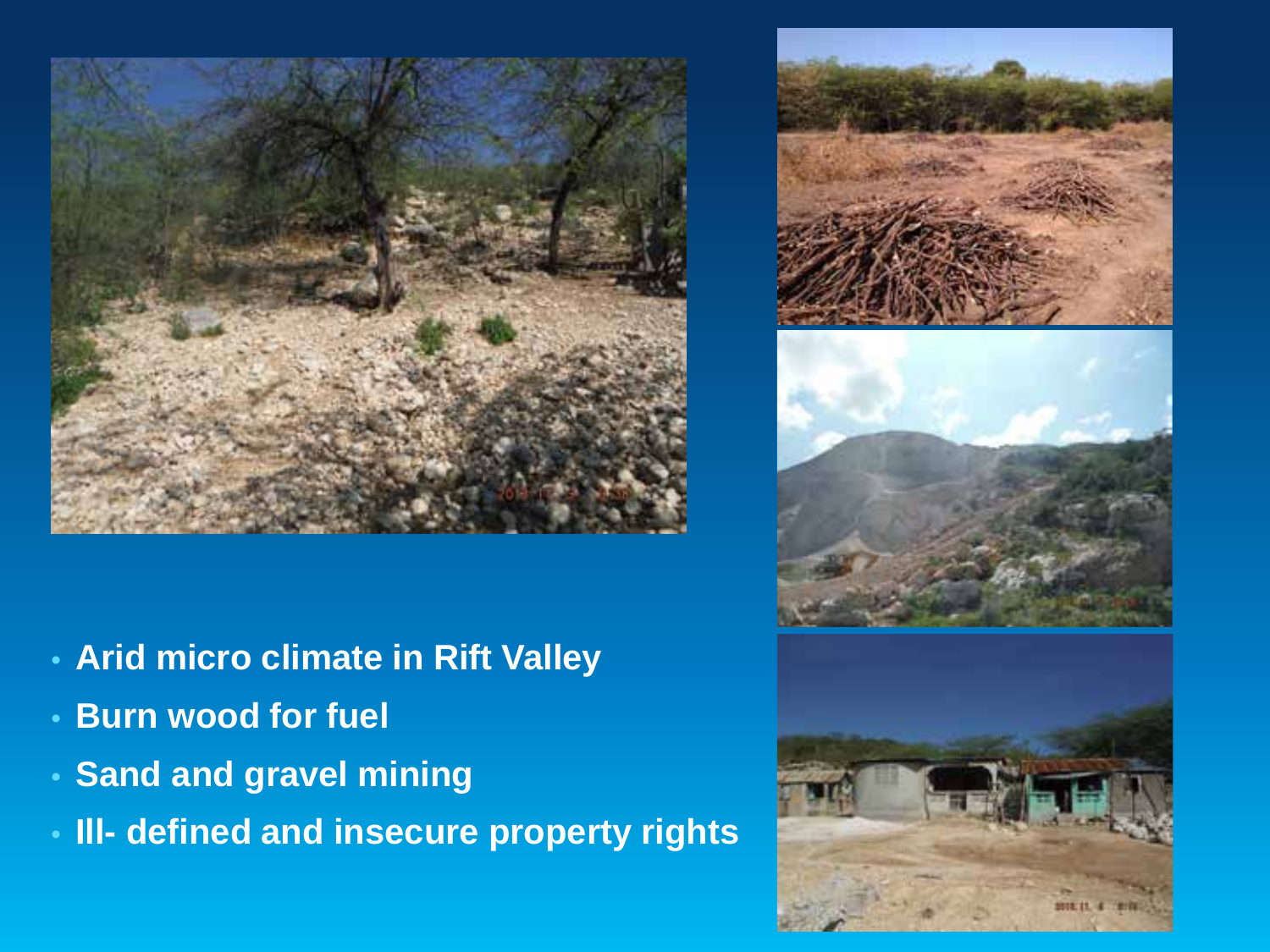# **Expansion Etang Saumatre 1984-2014**







| Year |         |           | Area sq km   % change   Cumulative % change   Perimeter km |        |
|------|---------|-----------|------------------------------------------------------------|--------|
| 1984 | 116.178 | <b>NA</b> | <b>NA</b>                                                  | 73.749 |
| 1992 | 116.581 | 0.346     | 0.346                                                      | 73.269 |
| 2000 | 120.639 | 3.480     | 3.839                                                      | 73.384 |
| 2011 | 136.374 | 13.043    | 17.383                                                     | 77.819 |
| 2014 | 140.115 | 2.740     | 20.603                                                     | 84.045 |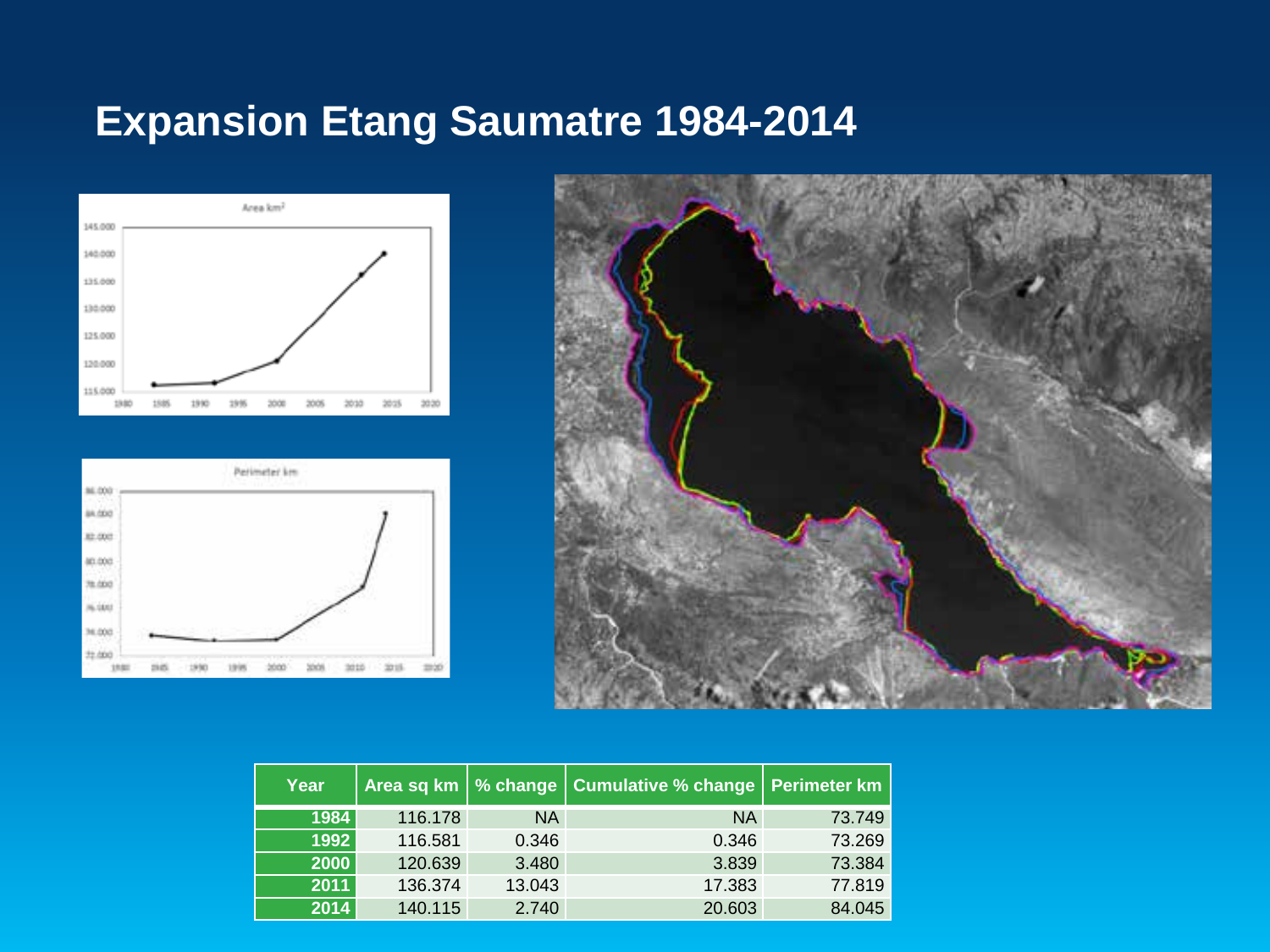# **Approach**



- **Contours 0-20**
- **Deforested slopes**
- **Slope angle – grade by angle**
- **Proximity to lake**
- **Define land use/land cover**
- **Rank areas**
- **Define areas most at risk**

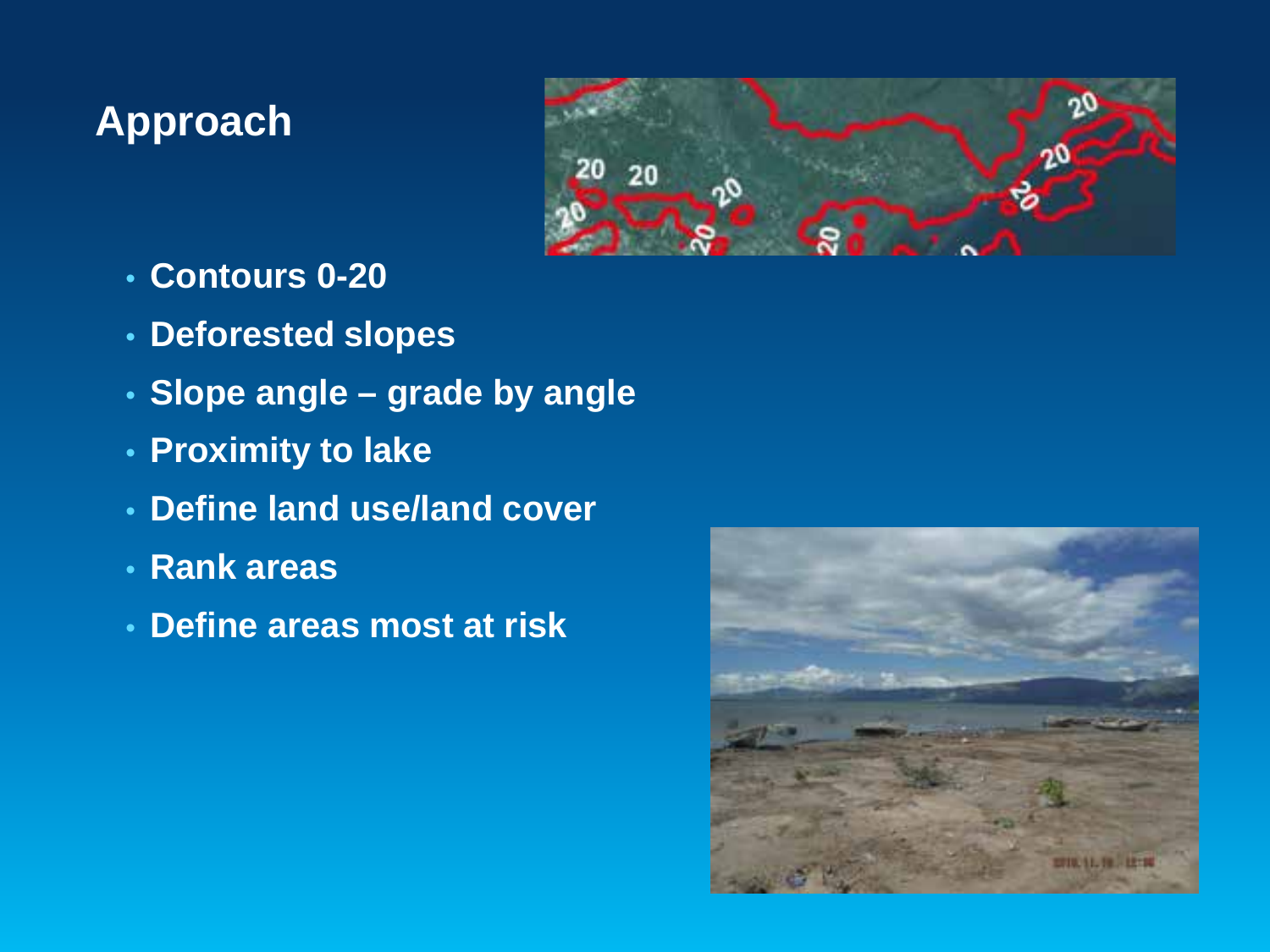## **Locating Areas Most at Risk**

#### **Deforestation**

- **NDVI** -values between -1 and 1, values 0.5 indicating dense vegetation
- ArcGIS Spatial Analyst (map algebra & raster calculator) and Landsat TM
- NDVI is calculated from bands  $3 & 4$  (Band  $3 =$  red; Band  $4 =$  near infrared)
- NDVI formula: *NDVI=NIR-R/NIR+R*

#### **Land Use/Land Cover**

- ArcGIS Image Analysis and Landsat TM
- Land cover derived from composite of 7 layers
- Color symbology "saved" composite is changed to:  $Red = 3$ ; Green  $= 2$ ;  $Blue = 1$
- Categories of signatures for this analysis are: agriculture; urban; forest; water; dry river bed
- Determined from onsite/ground trothing of land cover during field research in Haiti - November 2013 and June, 2014